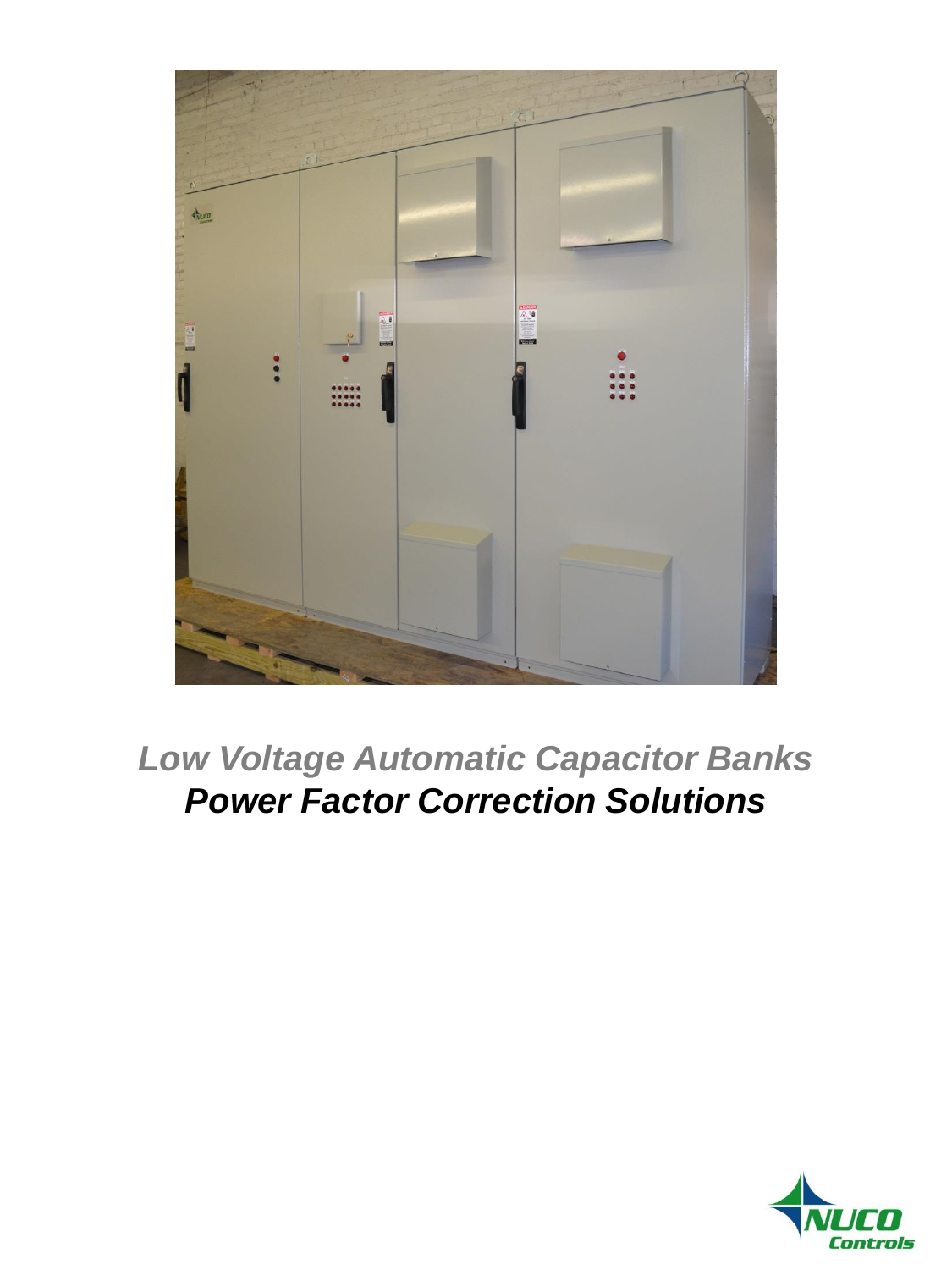# NUCO Control's Compact Automatic Capacitor Banks Intelligent and Compact Solutions for Power Factor Correction

#### Intelligent

NUCO utilizes the latest technology in power factor controllers. From touch screen to common communications protocols, the RVT controller meets the most demanding user requirements and the need to provide critical diagnostics.

## **Compact**

NUCO's automatic capacitor banks up to 400 KVAR are one of the most compact on the market. Footprints as small as 36"H x 36"W x 12"D. All standard automatic capacitor banks rated 400KVAR and lower can either be wall mounted or floor mounted with optional floor mounting stands.

## Flexible

NUCO offers many options for our power factor correction solutions, including:

- Main lug only, circuit breaker, disconnect switch
- UL Type 1, 12, 3R, 4, and 4X enclosures (contact factory for Type 4 and 4X requirements)
- Blown Fuse Indication
- Tuning reactors for harmonic environments
- Customer specified options

## Easy Installation

All of NUCO's automatic power factor correction equipment is UL listed and follow applicable rules of the 2014 National Electric Code.

The advanced RVT controller allows complete automatic commissioning that takes just minutes to get the equipment on line and operating.

#### Modular Design

Each enclosure size is designed for a specific amount of KVAR with the idea to allow easy addition of steps when the full capacity of the design is not first utilized or to allow the user to select an enclosure size to allow for future expansion.

#### Low Losses

Individual capacitor elements have total losses less than 0.5W per KVAR. Total automatic bank losses including all accessories are less than 1.5W per KVAR.

## Safety Features

NUCO incorporates proven capacitor element technology in it's systems. The unique three level protection for our capacitor elements ensures long capacitor life and maximum safety. The three level protection includes the following:

- Self healing metallized polypropylene film
- Segmented metallization
- True disconnect of all three phases when capacitor has reached the end of its lifetime or sever overload condition

#### **Standards**

- CSA
- IEC
- UL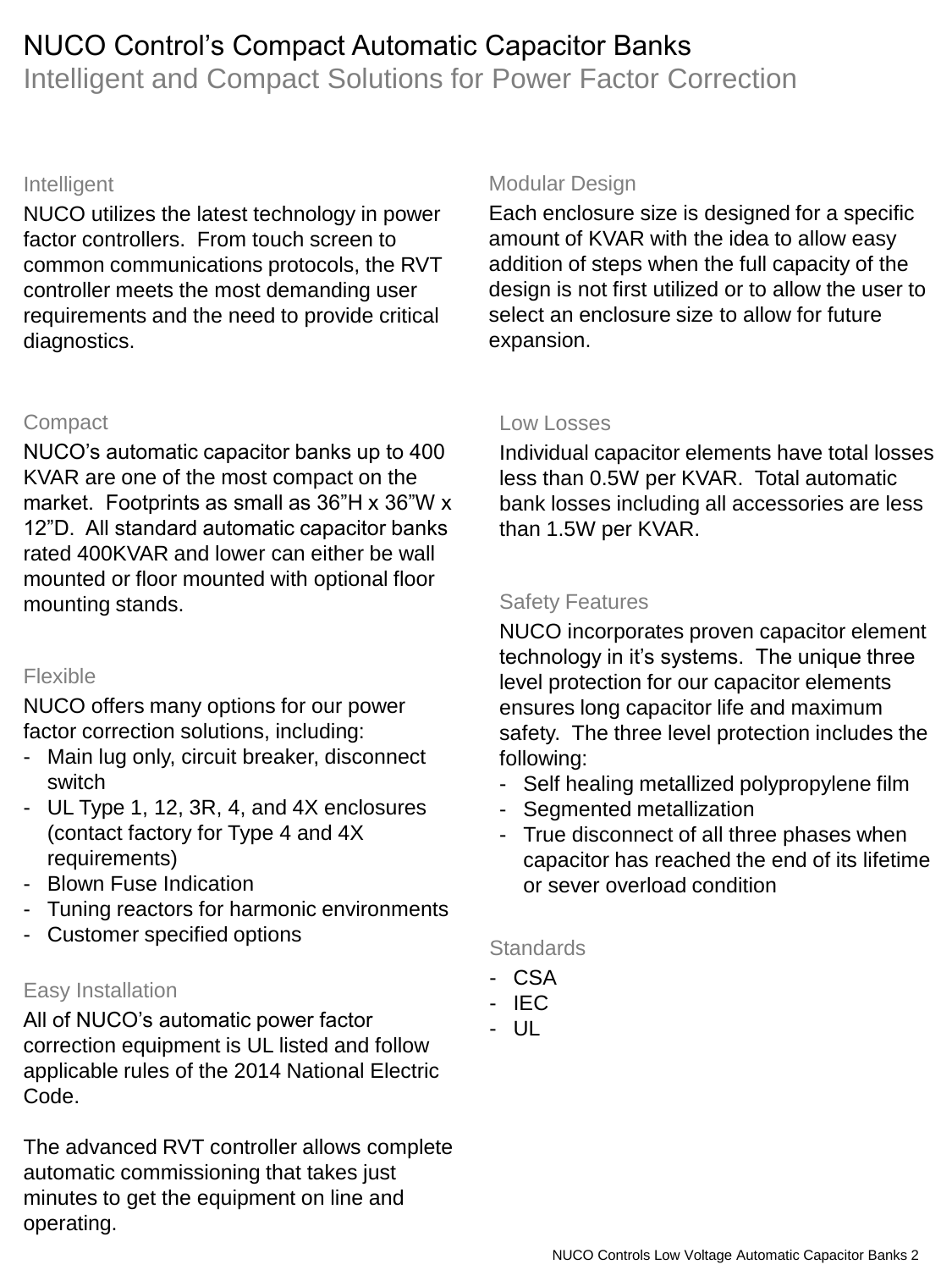# NUCO Control's Compact Automatic Capacitor Banks Product Offering

| <b>KVAR</b> | Voltage* | Maximum # of Steps { | <b>KVAR/Step</b> | Switching Scheme  | $(H \times W \times D)$  | Dimensions Estimated Weight Enclosure Type**<br>(lbs) |           |
|-------------|----------|----------------------|------------------|-------------------|--------------------------|-------------------------------------------------------|-----------|
| 100         | 480      |                      | 25               | 1:1:2             | 48 x 24 x 12             | 205                                                   | 1, 12, 3R |
| 125         | 480      |                      | 25               | 1:2:2             | 48 x 24 x 12             |                                                       | 1, 12, 3R |
| 150         | 480      |                      | 50               | 1:1:1             | 48 x 24 x 12             | 215                                                   | 1.12.3R   |
| 175         | 480      |                      | 25               | 1:2:2:2           | 148 x 36 x 12            |                                                       | 1, 12, 3R |
| 200         | 480      |                      | 50               | 1:1:1:1           | 48 x 36 x 12             |                                                       | 1.12.3R   |
| 225         | 480      |                      | 25               | 1:2:2:2:2         | $60 \times 36 \times 12$ |                                                       | 1.12.3R   |
| 250         | 480      |                      | 50               | 1:1:1:1:1         | 60 x 36 x 12             |                                                       | 1.12.3R   |
| 275         | 480      |                      | 25               | 1:2:2:2:2:2       | 60 x 36 x 12             |                                                       | 1, 12, 3R |
| 300         | 480      |                      | 50               | 1:1:1:1:1:1       | $60 \times 36 \times 12$ | 295                                                   | 1.12.3R   |
| 350         | 480      |                      | 50               | 1:1:1:1:1:1:1     | $60 \times 36 \times 12$ |                                                       | 1.12.3R   |
| 400         | 480      |                      | 50               | 1:1:1:1:1:1:1:1:1 | $60 \times 36 \times 12$ | 440                                                   | 1.12.3R   |

\*Other voltages are available up to 600V, contact NUCO Controls for details

\*\* Add 9" to W dimension for Type 3R applications (additional dimension affects ventilation areas only). Contact factory for Type 4 and 4X requirements.

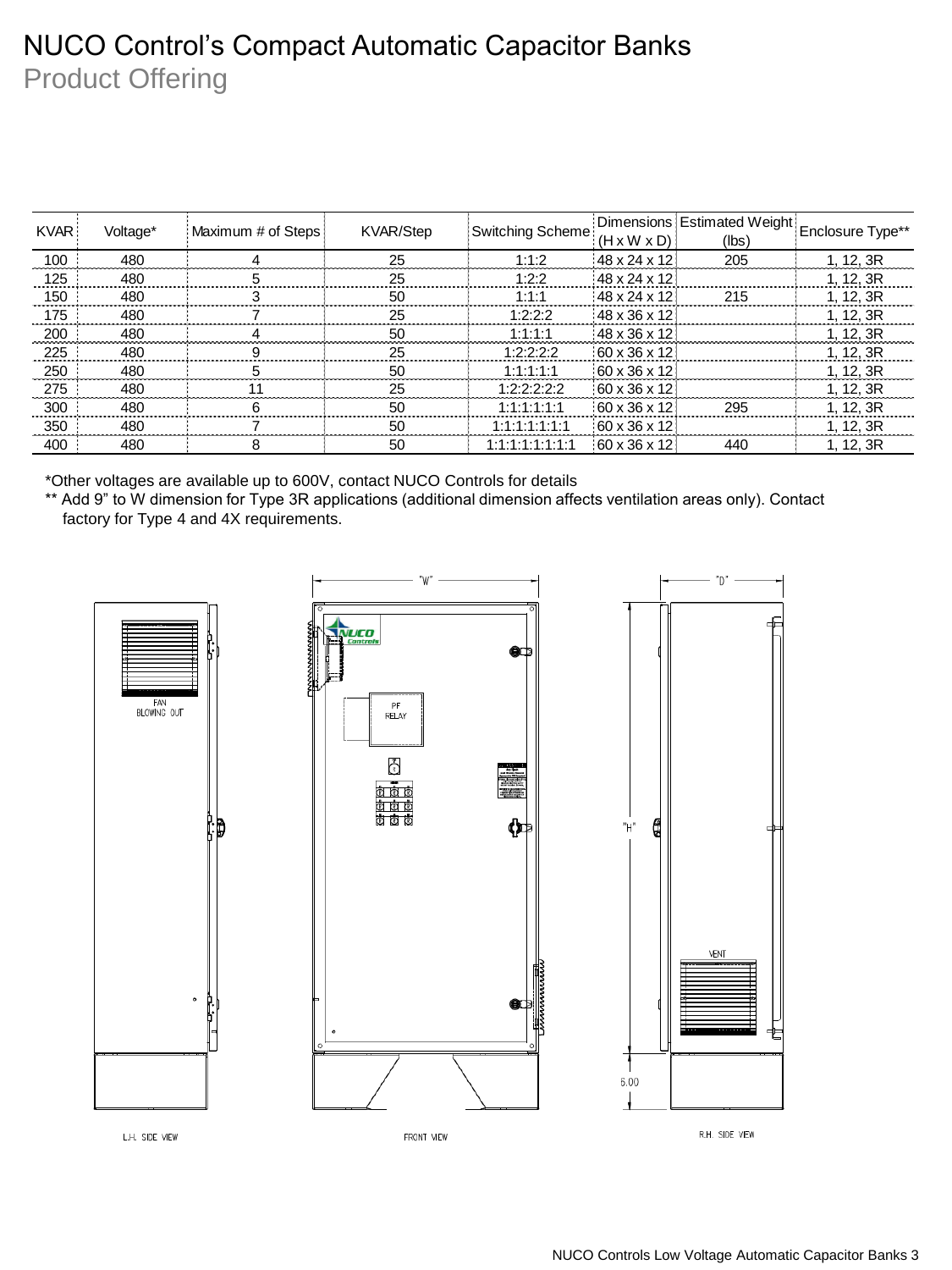# NUCO Controls Compact Automatic Capacitor Banks

Capacitor Element Technical Data

# Capacitor Elements

The capacitor elements NUCO incorporates into the automatic capacitor systems utilize unique and exclusive triple safety features. The capacitor design incorporates the first ever segmented capacitor film that combines with traditional self-healing features.

The capacitor elements also incorporate true three phase over-pressure disconnection to safely isolate the capacitor at the end of its lifetime or when it experiences a severe overload. Most other capacitor products only disconnect two phases.

Capacitor elements are compliant with the following standard:

- UL 810
- CSA C22.2 No. 190
- IEC 60831



# High Current Capability

The capacitor elements are designed with the ability to carry high currents well beyond those required by traditional electrical standards for capacitor elements.

This high current carrying capability designed into the capacitor from the onset at the capacitors rated voltage eliminates the need to de-rate a capacitor's voltage rating to address the need for higher current carrying capability.

Eliminating the need to de-rate the capacitor voltage rating saves both money and space.

NUCO's capacitors have the following characteristics:

- Maximum continuous current up to 2.25 times rated current. Standard capacitor banks utilize elements capable of carrying 1.5 times rated current continuously.
- Withstand inrush current up to 375 times rated current

# Temperature Ratings

The capacitor elements are capable of operating continuously in an ambient temperature range up to  $68^{\circ}$ C. This ensures long life expectancy without the need to de-rate the capacitors.

# Exceeding Industry Standards

NUCO's capacitor elements exceed all known industry standards, surpassing the requirements of UL, CSA, and IEC standards. This ensures a world leading capacitor of the highest durability.

# **Quality**

The capacitor elements incorporate a proprietary mineral filler and stabilizer that minimizes partial discharges within the dielectric material.

The vacuum drying process takes place under temperature controlled conditions for several days to eliminate humidity within the capacitor which, if present, would accelerate the aging process of the capacitor (reducing its life).

In addition, the capacitors incorporate a patented terminal design that provides maintenance free, anti-vibration lifetime connections.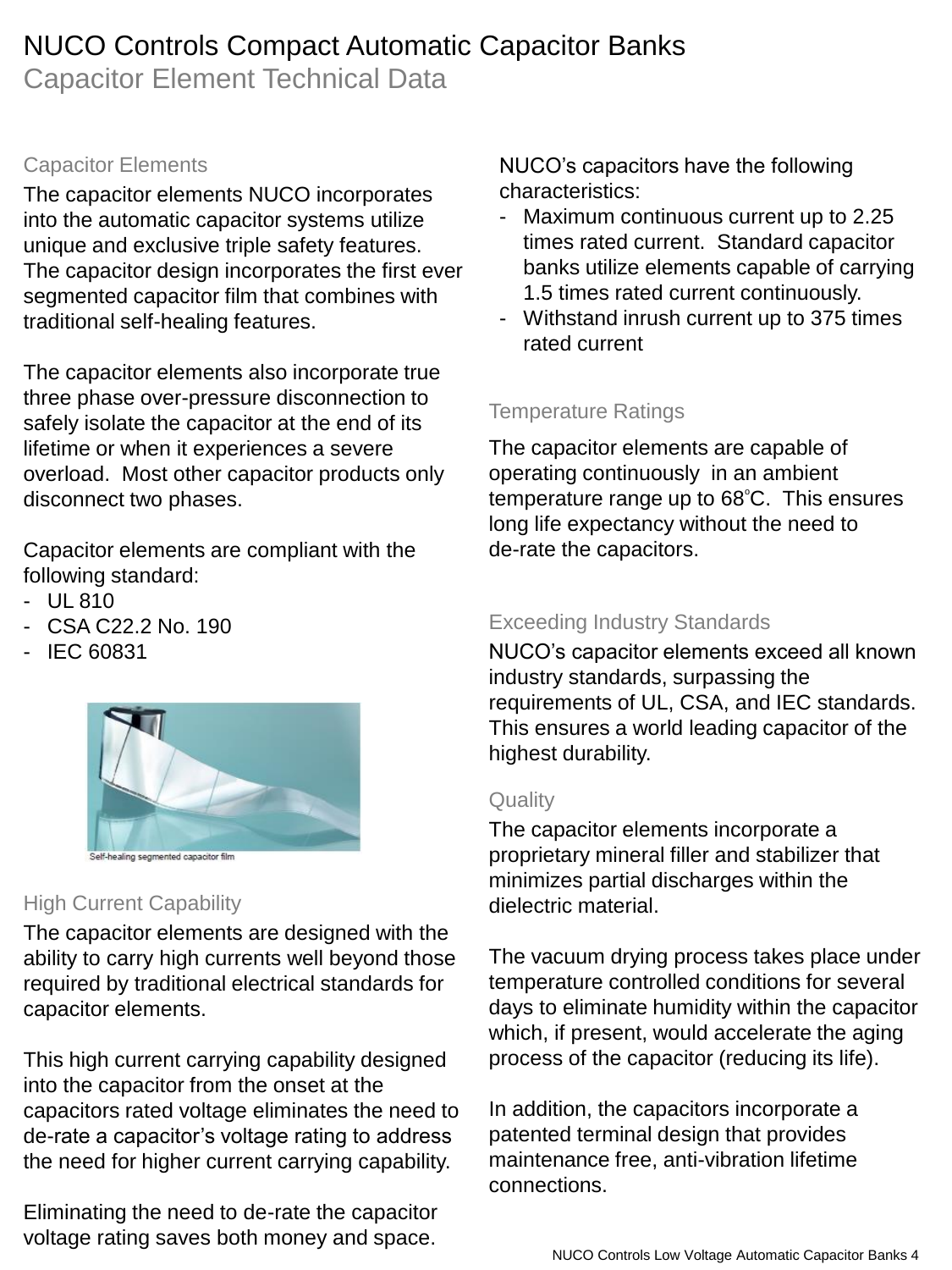# NUCO Controls Compact Automatic Capacitor Banks

Capacitor Element Technical Data

## Safety Features

The exclusive Triple Safety feature includes the following:

- Self healing at over-voltage
- Segmented film removes small segments of film to increase capacitor integrity and life expectancy
- Complete three phase disconnect through an over-pressure disconnect system when the capacitor has reached the end of its life or when the capacitor experiences a severe overload condition

## Capacitor Tolerance

-5% to +5%

-1% to +1% available for tuning applications

### Power Loss

Less than 0.5W per KVAR including the discharge resistor

#### Ambient Temperature

- $-$  UL/IEC: C to +68 $^{\circ}$ C (-40 $^{\circ}$ F to 154 $^{\circ}$ F)
- CSA: C to +46<sup>°</sup>C (-40<sup>°</sup>F to +114<sup>°</sup>F)



The principle of the overpressure disconnector

Samples are regularly checked from the production line and tests performed on the samples to confirm proper operation of the safety system and to ensure the highest level of quality throughout each production run.

## Mechanical Construction

Capacitor elements are made from a cylindrical aluminum case with a threaded M12 mounting stud. Capacitors are dry-type constructed from a low loss metallized polypropylene film. Terminals are touch safe.

Discharge resistors are permanently connected at the capacitor terminals to discharge the voltage to 50V or less within one minute after disconnected from power source.



Capacitor Element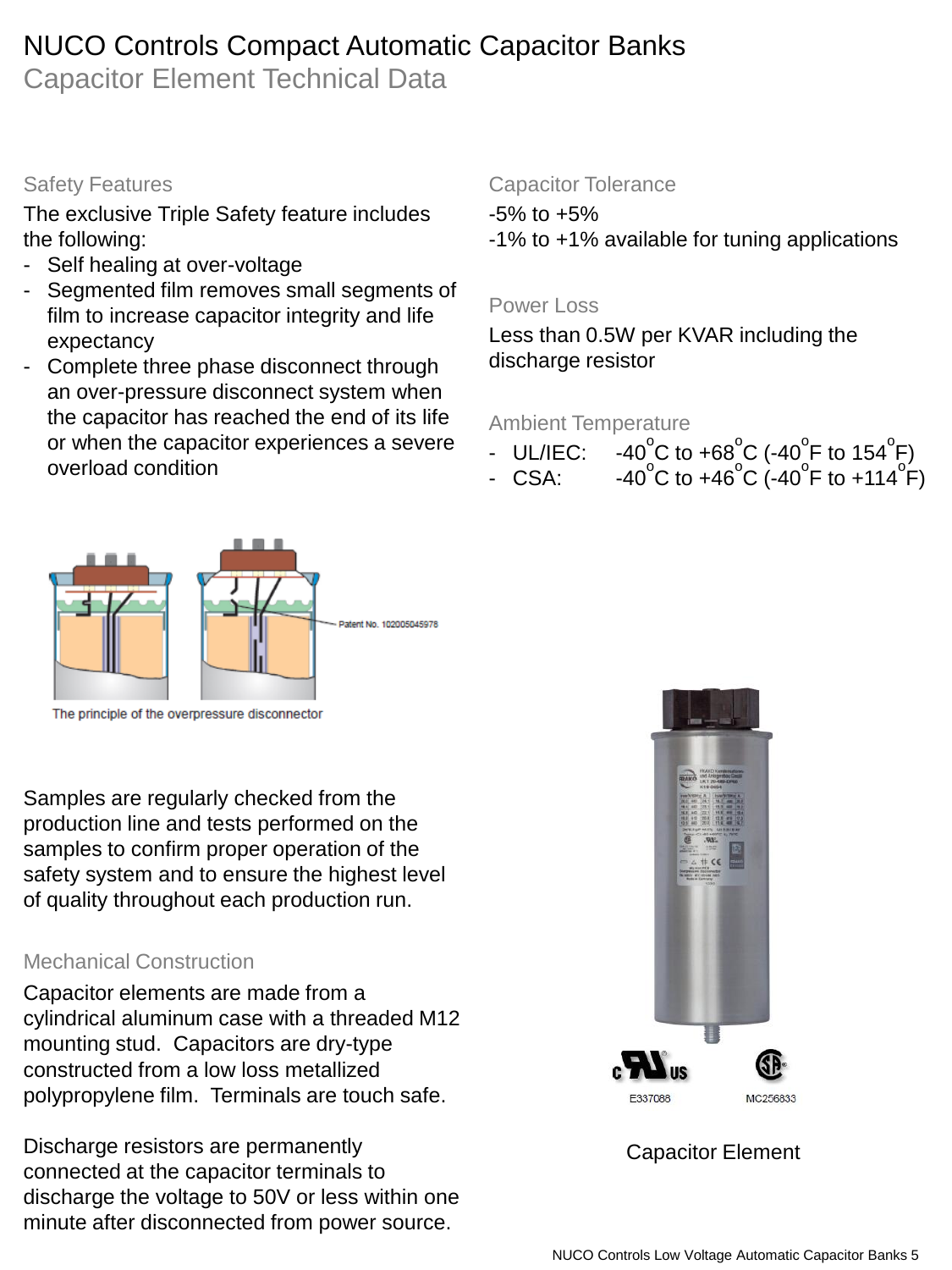# NUCO Controls Compact Automatic Capacitor Banks

Power Factor Controller



Power Factor Controller

## Additional Features

- Programmable protection thresholds for under voltage, over temperature, excessive harmonic distortion
- Guided navigation and programming
- Multi-language support
- Help quide
- Input for both day and night time power factor correction targets
- External alarm input
- Output contacts for alarm and fan relays
- Backlit display
- Optional RS-485 Modbus adapter
- Real time clock to provide time and date stamps for alarms and events

Touch Screen Display with Indication of:

- Full graphics display
- Inductive/Capacitive Power Factor
- Active Outputs
- Demand for switching on/off a capacitor step
- Alarm conditions
- Over-temperature condition
- Phase shift
- C/k
- Number of outputs
- Type of switching sequence
- Alarm
- KVA, KW, KVAR
- Voltage, Current
- Harmonic voltage and current distortion levels
- Bar graph of current and voltage individual harmonics up to the 49<sup>th</sup> harmonic



RS-485 Modbus Adapter